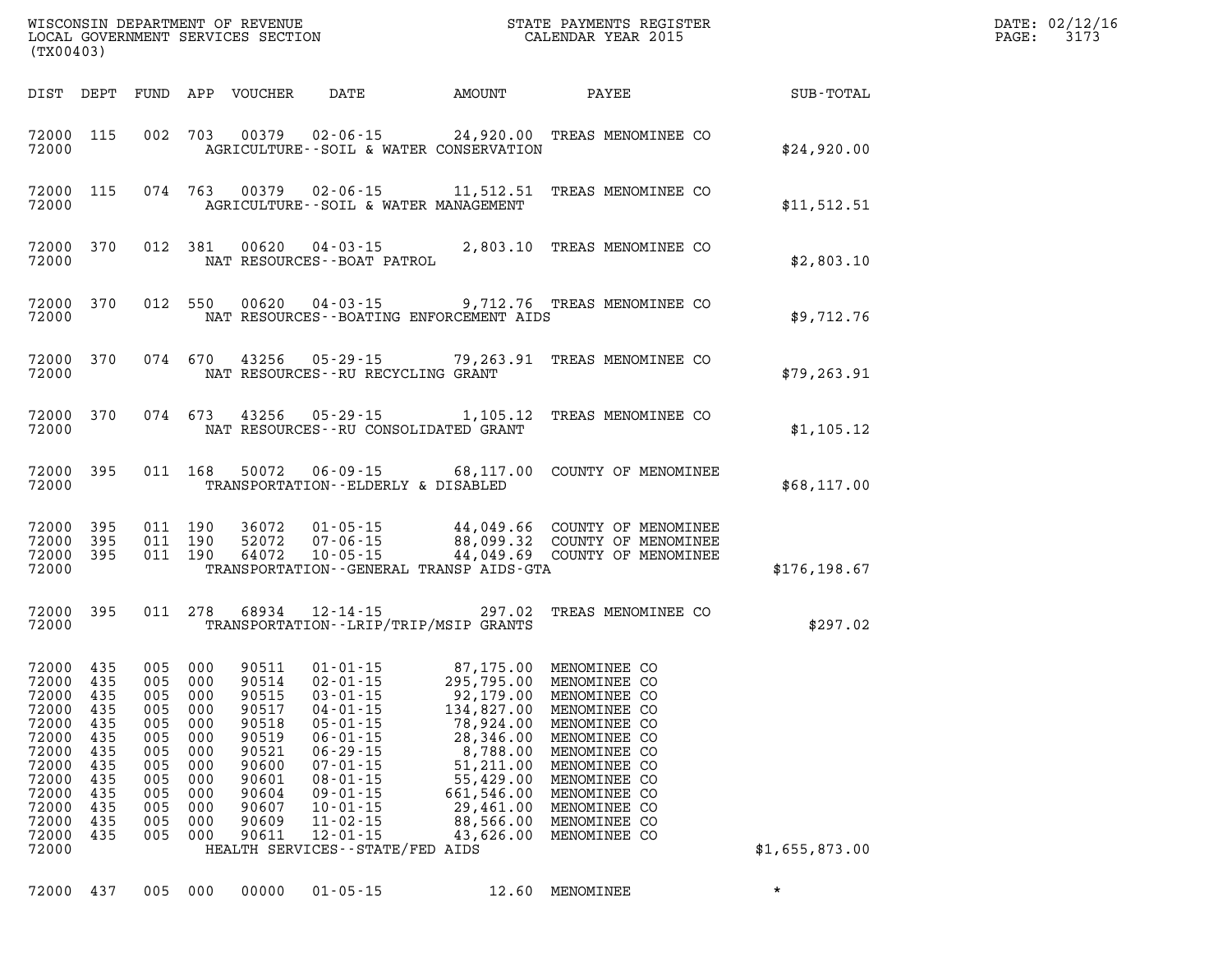| 1 TYP 0 7 D 7                                                                                                     |                                                                                  |                                                                                  |                                                                                  |                                                                                                          |                                                                                                                                                                                                    |                                                                                                                                                                                                 |                                                                                                                                                          |                                                                                                                                                   |
|-------------------------------------------------------------------------------------------------------------------|----------------------------------------------------------------------------------|----------------------------------------------------------------------------------|----------------------------------------------------------------------------------|----------------------------------------------------------------------------------------------------------|----------------------------------------------------------------------------------------------------------------------------------------------------------------------------------------------------|-------------------------------------------------------------------------------------------------------------------------------------------------------------------------------------------------|----------------------------------------------------------------------------------------------------------------------------------------------------------|---------------------------------------------------------------------------------------------------------------------------------------------------|
| DIST                                                                                                              | DEPT                                                                             | FUND APP                                                                         |                                                                                  | VOUCHER                                                                                                  | DATE                                                                                                                                                                                               | AMOUNT                                                                                                                                                                                          | PAYEE                                                                                                                                                    | SUB-TOTAL                                                                                                                                         |
| 72000<br>72000<br>72000<br>72000<br>72000<br>72000<br>72000<br>72000<br>72000<br>72000<br>72000<br>72000<br>72000 | 437<br>437<br>437<br>437<br>437<br>437<br>437<br>437<br>437<br>437<br>437<br>437 | 005<br>005<br>005<br>005<br>005<br>005<br>005<br>005<br>005<br>005<br>005<br>005 | 000<br>000<br>000<br>000<br>000<br>000<br>000<br>000<br>000<br>000<br>000<br>000 | 00000<br>00000<br>00000<br>00000<br>00000<br>00000<br>00000<br>00000<br>00000<br>00000<br>00000<br>00000 | $01 - 13 - 15$<br>$02 - 05 - 15$<br>$03 - 05 - 15$<br>$04 - 06 - 15$<br>04-17-15<br>$05 - 05 - 15$<br>$05 - 06 - 15$<br>$06 - 05 - 15$<br>$06 - 26 - 15$<br>07-06-15<br>09-08-15<br>$09 - 29 - 15$ | 16,286.24<br>26,733.28<br>16,240.72<br>40,509.62<br>22,970.02<br>12.45<br>27, 295.33<br>3,465.71<br>11,870.80<br>9,627.48<br>165.30<br>218,081.88<br>CHILDREN & FAMILIES - - STATE/FEDERAL AIDS | MENOMINEE<br>MENOMINEE<br>MENOMINEE<br>MENOMINEE<br>MENOMINEE<br>MENOMINEE<br>MENOMINEE<br>MENOMINEE<br>MENOMINEE<br>MENOMINEE<br>MENOMINEE<br>MENOMINEE | $\star$<br>$\star$<br>$\star$<br>$\star$<br>$\star$<br>$\star$<br>$\star$<br>$\star$<br>$\star$<br>$\star$<br>$\star$<br>$\star$<br>\$393, 271.43 |
| 72000<br>72000                                                                                                    | 455                                                                              | 002                                                                              | 226                                                                              | 03703                                                                                                    | JUSTICE - - LAW ENFORCEMENT SERVICES                                                                                                                                                               | $01 - 15 - 15$ 40,344.00                                                                                                                                                                        | TREAS MENOMINEE CO                                                                                                                                       | \$40,344.00                                                                                                                                       |
| 72000<br>72000                                                                                                    | 455                                                                              | 002                                                                              | 231                                                                              | 16                                                                                                       | $04 - 20 - 15$<br>JUSTICE - - LAW ENFORCEMENT TRAINING                                                                                                                                             | 1,120.00                                                                                                                                                                                        | TREAS MENOMINEE CNTY                                                                                                                                     | \$1,120.00                                                                                                                                        |
| 72000<br>72000                                                                                                    | 455                                                                              | 002                                                                              | 263                                                                              |                                                                                                          | JUSTICE - - TRIBAL LAW ENFORCEMENT                                                                                                                                                                 |                                                                                                                                                                                                 | 03676  01-15-15  68,724.00  TREAS MENOMINEE CO                                                                                                           | \$68,724.00                                                                                                                                       |
| 72000<br>72000                                                                                                    | 465                                                                              | 002                                                                              | 308                                                                              |                                                                                                          |                                                                                                                                                                                                    | MILITARY AFFAIRS-EMER MGMT-RESPONSE EOMT                                                                                                                                                        | 00234 09-23-15 2,709.81 TREAS MENOMINEE CO                                                                                                               | \$2,709.81                                                                                                                                        |
| 72000<br>72000                                                                                                    | 465                                                                              | 002                                                                              | 337                                                                              |                                                                                                          | $01357$ $06 - 24 - 15$                                                                                                                                                                             | MILITARY AFFAIRS-EMERGENCY MGMT PLANNING                                                                                                                                                        | 1,823.50 TREAS MENOMINEE CO                                                                                                                              | \$1,823.50                                                                                                                                        |

| 72000 465 002 342 |     |         | 00027 | 08-13-15                                 |  | 1,002.78 TREAS MENOMINEE CO |             |
|-------------------|-----|---------|-------|------------------------------------------|--|-----------------------------|-------------|
| 72000 465         |     | 002 342 | 00921 | 01-15-15                                 |  | 9,583.98 TREAS MENOMINEE CO |             |
| 72000             | 465 | 002 342 |       | 01428 06-25-15                           |  | 9,592.81 TREAS MENOMINEE CO |             |
| 72000             |     |         |       | MILITARY AFFAIRS-EMERGENCY MGMT-FED FUND |  |                             | \$20,179.57 |

| 72000 465 072 364 |  | 01004 | 01-20-15 | 1,824.00 TREAS MENOMINEE CO             |            |
|-------------------|--|-------|----------|-----------------------------------------|------------|
| 72000             |  |       |          | MILITARY AFFAIRS-EMER MGMT-PLANNING AID | \$1,824.00 |

- **72000 485 082 280 03000 01-02-15 3,074.16 TREAS MENOMINEE CO 72000 VETERANS AFFAIRS--GRANTS 53,074.16**
- **72000 505 002 144 10053 07-29-15 563,200.00 TREAS MENOMINEE CO**  *DOA--MANAGEMENT ASSISTANCE TO COUNTIES* $$563,200.00$

**72000 505 002 155 60055 08-07-15 4,392.82 TREAS MENOMINEE CO**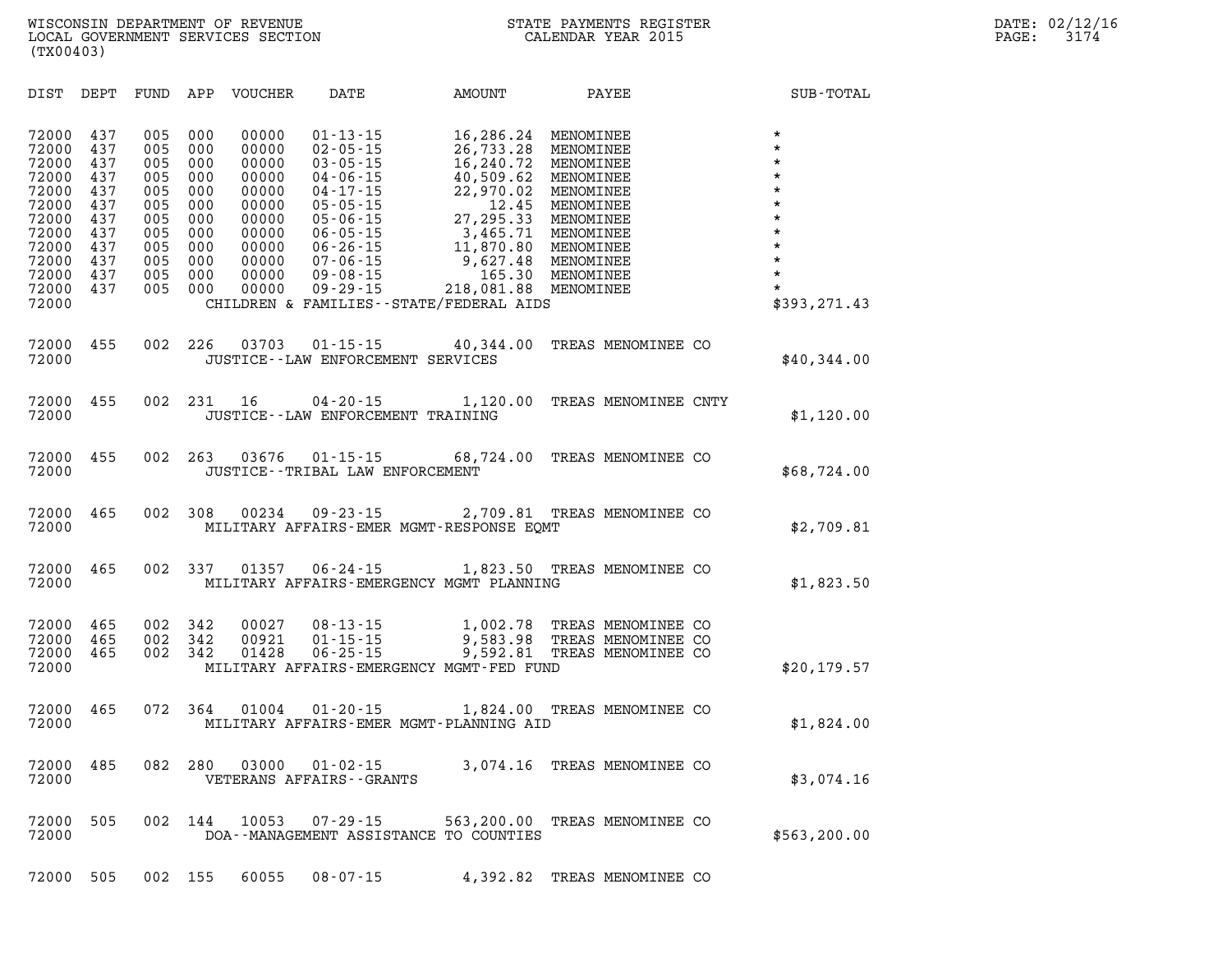| DIST                                                                                                                                                                                                                 | DEPT                                                                                                                                                          | FUND                                                                                                                                                          | APP                                                                                                                                                           | <b>VOUCHER</b>                                                                                                                                                                                              | DATE                                                                                                                                                           | AMOUNT                                                                                                                                                                                                                                                                                                                                                                                          | PAYEE                                                                                                                                                                                                                                                                                                                                                                                                                                                                                                                  | SUB-TOTAL   |
|----------------------------------------------------------------------------------------------------------------------------------------------------------------------------------------------------------------------|---------------------------------------------------------------------------------------------------------------------------------------------------------------|---------------------------------------------------------------------------------------------------------------------------------------------------------------|---------------------------------------------------------------------------------------------------------------------------------------------------------------|-------------------------------------------------------------------------------------------------------------------------------------------------------------------------------------------------------------|----------------------------------------------------------------------------------------------------------------------------------------------------------------|-------------------------------------------------------------------------------------------------------------------------------------------------------------------------------------------------------------------------------------------------------------------------------------------------------------------------------------------------------------------------------------------------|------------------------------------------------------------------------------------------------------------------------------------------------------------------------------------------------------------------------------------------------------------------------------------------------------------------------------------------------------------------------------------------------------------------------------------------------------------------------------------------------------------------------|-------------|
| 72000<br>72000<br>72000<br>72000<br>72000<br>72000<br>72000<br>72000<br>72000<br>72000                                                                                                                               | 505<br>505<br>505<br>505<br>505<br>505<br>505<br>505<br>505                                                                                                   | 002<br>002<br>002<br>002<br>002<br>002<br>002<br>002<br>002                                                                                                   | 155<br>155<br>155<br>155<br>155<br>155<br>155<br>155<br>155                                                                                                   | 60556<br>60586<br>60618<br>60618<br>60651<br>60693<br>60734<br>60811<br>60894                                                                                                                               | $02 - 25 - 15$<br>$03 - 11 - 15$<br>$03 - 25 - 15$<br>$03 - 25 - 15$<br>$04 - 08 - 15$<br>$04 - 24 - 15$<br>$05 - 22 - 15$<br>$06 - 09 - 15$<br>$07 - 08 - 15$ | 2,472.30<br>2,472.30<br>58.14<br>2,467.40<br>1,651.62<br>1,315.11<br>2,285.36<br>1,517.94<br>1,606.01<br>DOA-HOUSING ASSISTANCE-FEDERAL FUNDS                                                                                                                                                                                                                                                   | TREAS MENOMINEE CO<br>TREAS MENOMINEE CO<br>TREAS MENOMINEE CO<br>TREAS MENOMINEE CO<br>TREAS MENOMINEE CO<br>TREAS MENOMINEE CO<br>TREAS MENOMINEE CO<br>TREAS MENOMINEE CO<br>TREAS MENOMINEE CO                                                                                                                                                                                                                                                                                                                     | \$20,239.00 |
| 72000<br>72000<br>72000<br>72000<br>72000<br>72000<br>72000<br>72000<br>72000<br>72000<br>72000<br>72000<br>72000<br>72000<br>72000<br>72000<br>72000<br>72000<br>72000<br>72000<br>72000<br>72000<br>72000<br>72000 | 505<br>505<br>505<br>505<br>505<br>505<br>505<br>505<br>505<br>505<br>505<br>505<br>505<br>505<br>505<br>505<br>505<br>505<br>505<br>505<br>505<br>505<br>505 | 035<br>035<br>035<br>035<br>035<br>035<br>035<br>035<br>035<br>035<br>035<br>035<br>035<br>035<br>035<br>035<br>035<br>035<br>035<br>035<br>035<br>035<br>035 | 371<br>371<br>371<br>371<br>371<br>371<br>371<br>371<br>371<br>371<br>371<br>371<br>371<br>371<br>371<br>371<br>371<br>371<br>371<br>371<br>371<br>371<br>371 | 60055<br>60055<br>60128<br>60128<br>60556<br>60556<br>60586<br>60586<br>60618<br>60618<br>60618<br>60651<br>60651<br>60693<br>60693<br>60693<br>60734<br>60734<br>60734<br>60811<br>60811<br>60894<br>60894 | DOA--PUBLIC BENEFITS FUND                                                                                                                                      | $\begin{array}{r} \text{--}\, 07\,\text{-}\, 15 \\ \text{--}\, 08\,\text{-}\, 07\,\text{-}\, 15 \\ \text{--}\, 09\,\text{-}\, 10\,\text{-}\, 15 \\ \text{--}\, 02\,\text{-}\, 25\,\text{-}\, 15 \\ \text{--}\, 02\,\text{-}\, 25\,\text{-}\, 15 \\ \text{--}\, 03\,\text{-}\, 11\,\text{-}\, 15 \\ \text{--}\, 03\,\text{-}\, 25\,\text{-}\, 15 \\ \text{--}\, 03\,\text{-}\, 25\,\text{-}\, 1$ | TREAS MENOMINEE CO<br>TREAS MENOMINEE CO<br>TREAS MENOMINEE CO<br>TREAS MENOMINEE CO<br>TREAS MENOMINEE CO<br>TREAS MENOMINEE CO<br>TREAS MENOMINEE CO<br>TREAS MENOMINEE CO<br>TREAS MENOMINEE CO<br>TREAS MENOMINEE CO<br>TREAS MENOMINEE CO<br>TREAS MENOMINEE CO<br>TREAS MENOMINEE CO<br>TREAS MENOMINEE CO<br>TREAS MENOMINEE CO<br>TREAS MENOMINEE CO<br>TREAS MENOMINEE CO<br>TREAS MENOMINEE CO<br>TREAS MENOMINEE CO<br>TREAS MENOMINEE CO<br>TREAS MENOMINEE CO<br>TREAS MENOMINEE CO<br>TREAS MENOMINEE CO | \$8,300.75  |
| 72000<br>72000<br>72000                                                                                                                                                                                              | 505<br>505                                                                                                                                                    | 089<br>089                                                                                                                                                    | 166<br>166                                                                                                                                                    | 04933<br>07566                                                                                                                                                                                              | $01 - 21 - 15$<br>$04 - 22 - 15$<br>DOA--LAND INFORMATION FUND                                                                                                 | 96,544.00                                                                                                                                                                                                                                                                                                                                                                                       | 1,000.00 TREAS MENOMINEE CO<br>TREAS MENOMINEE CO                                                                                                                                                                                                                                                                                                                                                                                                                                                                      | \$97,544.00 |
| 72000<br>72000                                                                                                                                                                                                       | 835                                                                                                                                                           | 002                                                                                                                                                           | 105                                                                                                                                                           | 44808                                                                                                                                                                                                       | $07 - 27 - 15$<br>REVENUE - - STATE SHARED REVENUES                                                                                                            | 65,503.38                                                                                                                                                                                                                                                                                                                                                                                       | TREAS MENOMINEE CO                                                                                                                                                                                                                                                                                                                                                                                                                                                                                                     | \$65,503.38 |
| 72000<br>72000                                                                                                                                                                                                       | 835                                                                                                                                                           | 002                                                                                                                                                           | 109                                                                                                                                                           | 01072                                                                                                                                                                                                       | $07 - 27 - 15$<br>REVENUE - - EXEMPT COMPUTER AID                                                                                                              | 218.00                                                                                                                                                                                                                                                                                                                                                                                          | TREAS MENOMINEE CO                                                                                                                                                                                                                                                                                                                                                                                                                                                                                                     | \$218.00    |
| 72000<br>72000                                                                                                                                                                                                       | 835<br>835                                                                                                                                                    | 002<br>002                                                                                                                                                    | 302<br>302                                                                                                                                                    | 10145<br>11144                                                                                                                                                                                              | $07 - 27 - 15$<br>$07 - 27 - 15$                                                                                                                               | 476,424.01<br>103,488.32                                                                                                                                                                                                                                                                                                                                                                        | TREAS MENOMINEE CO<br>TREAS MENOMINEE CO                                                                                                                                                                                                                                                                                                                                                                                                                                                                               |             |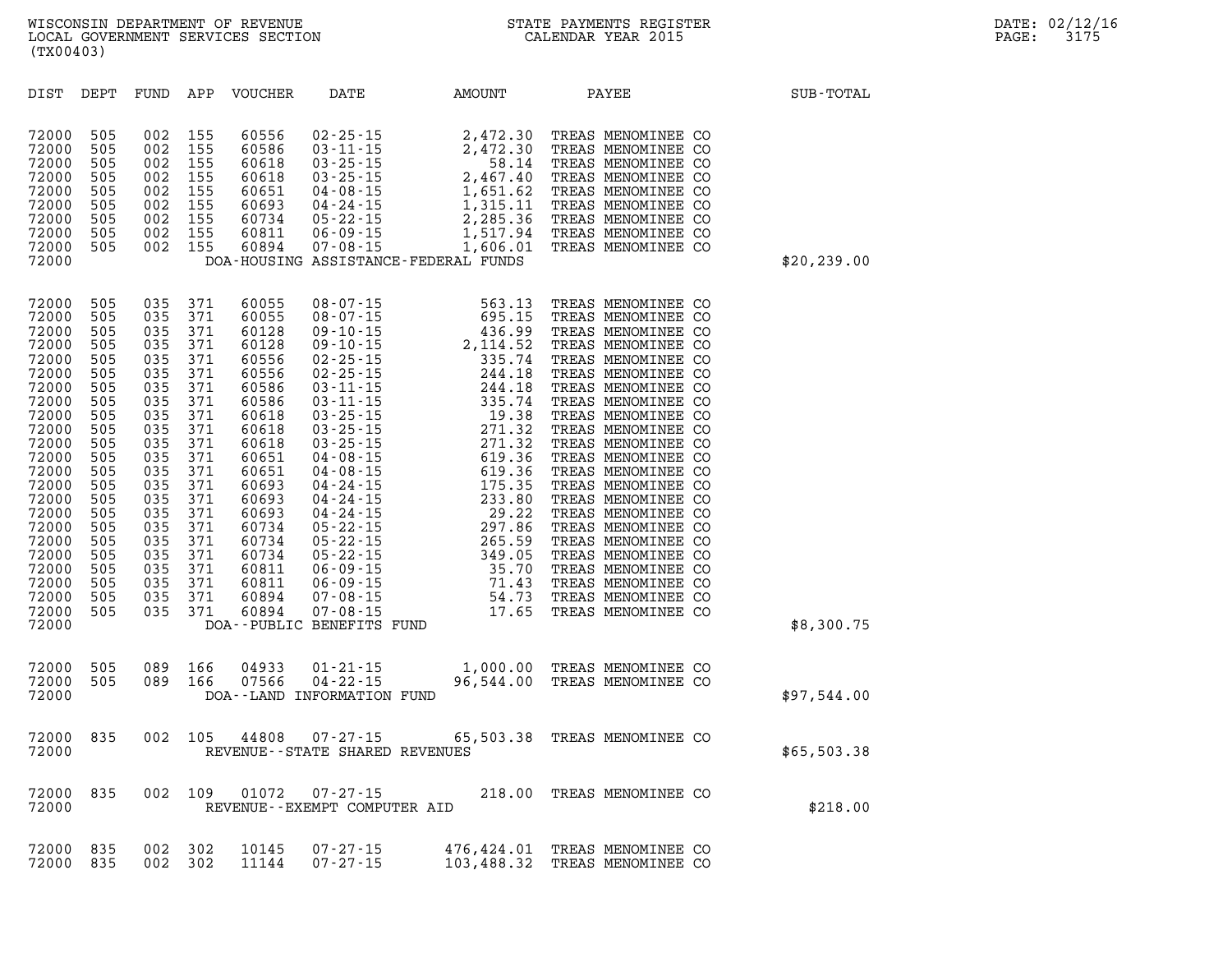| WISCONSIN DEPARTMENT OF REVENUE<br>LOCAL GOVERNMENT SERVICES SECTION<br>(TX00403) |      |      |     |         |                                             |           | STATE PAYMENTS REGISTER<br>CALENDAR YEAR 2015 | DATE: 02/12/16<br>3176<br>PAGE: |  |
|-----------------------------------------------------------------------------------|------|------|-----|---------|---------------------------------------------|-----------|-----------------------------------------------|---------------------------------|--|
| DIST                                                                              | DEPT | FUND | APP | VOUCHER | DATE                                        | AMOUNT    | PAYEE                                         | SUB-TOTAL                       |  |
| 72000                                                                             |      |      |     |         | REVENUE-FIRST DOLLAR/SCHOOL LEVY CREDITS    |           |                                               | \$579, 912.33                   |  |
| 72000<br>72000                                                                    | 835  | 021  | 363 | 37282   | $03 - 23 - 15$<br>REVENUE--LOTTERY CREDIT - | 34,448.57 | TREAS MENOMINEE CO                            | \$34,448.57                     |  |
| 72000                                                                             |      |      |     |         | DISTRICT TOTAL APPROPRIATIONS               |           |                                               | \$3,932,239.59                  |  |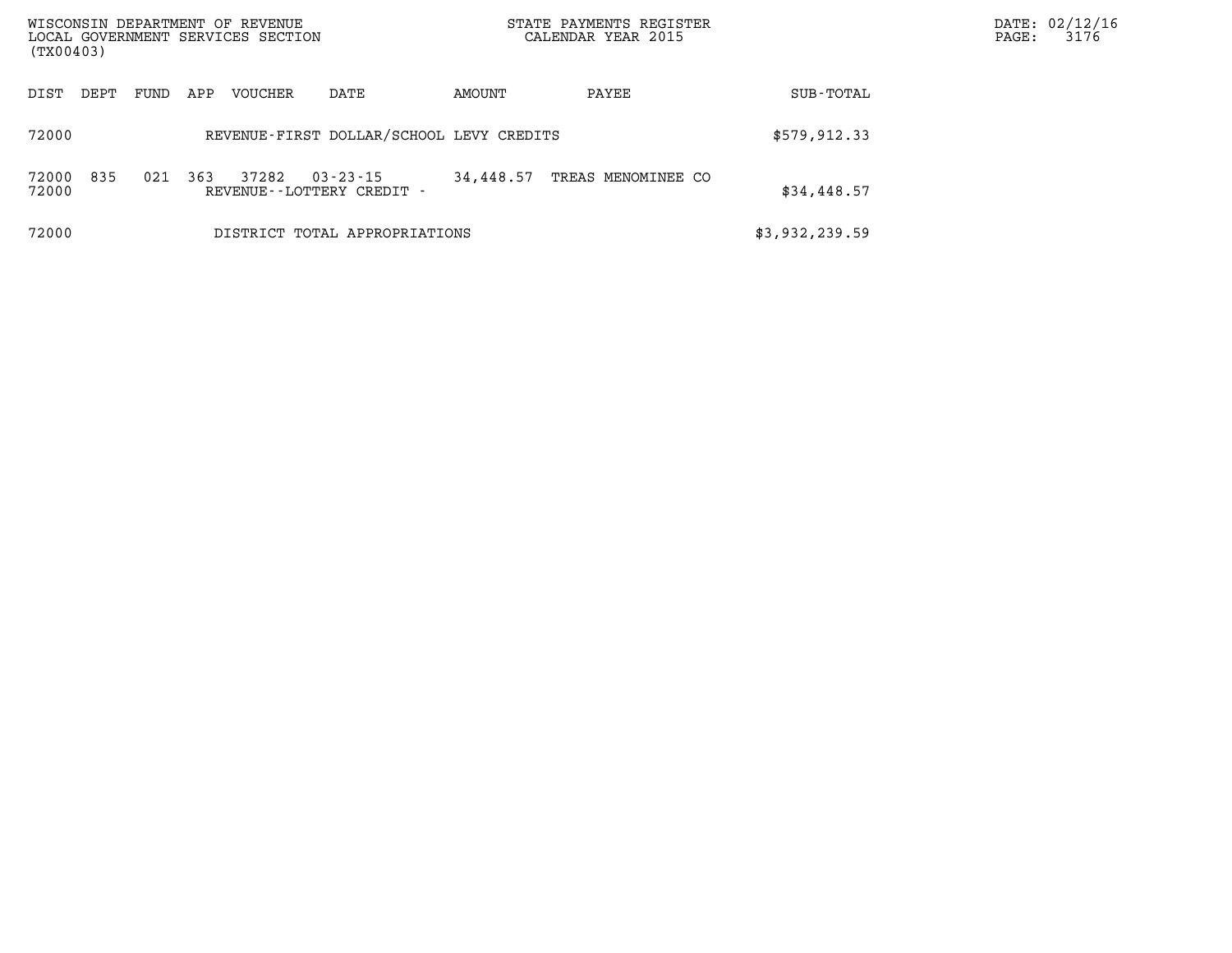| (TX00403)                        | WISCONSIN DEPARTMENT OF REVENUE<br>LOCAL GOVERNMENT SERVICES SECTION |                          |                          |                                  |                                                          |                                                   |                                                                                  |               |
|----------------------------------|----------------------------------------------------------------------|--------------------------|--------------------------|----------------------------------|----------------------------------------------------------|---------------------------------------------------|----------------------------------------------------------------------------------|---------------|
| DIST                             | DEPT                                                                 | FUND                     | APP                      | VOUCHER                          | DATE                                                     | AMOUNT                                            | PAYEE                                                                            | SUB-TOTAL     |
| 72001<br>72001                   | 165                                                                  | 002                      | 225                      |                                  | 01847   06-25-15                                         | 7,491.22<br>SAFETY/PROF SERV--FIRE INSURANCE DUES | TREAS TN MENOMINEE                                                               | \$7,491.22    |
| 72001<br>72001                   | 370                                                                  | 012                      | 571                      | 39836                            | 06-02-15                                                 | NAT RESOURCES--FOREST CROP/MFL/CO FOREST          | 103.35 TREAS TN MENOMINEE                                                        | \$103.35      |
| 72001<br>72001<br>72001<br>72001 | 395<br>395<br>395<br>395                                             | 011<br>011<br>011<br>011 | 191<br>191<br>191<br>191 | 39852<br>47852<br>55852<br>67852 | $01 - 05 - 15$<br>04-06-15<br>07-06-15<br>$10 - 05 - 15$ | 43,517.02<br>43,517.02<br>43,517.02<br>43,517.04  | TOWN OF MENOMINEE<br>TOWN OF MENOMINEE<br>TOWN OF MENOMINEE<br>TOWN OF MENOMINEE |               |
| 72001                            |                                                                      |                          |                          |                                  |                                                          | TRANSPORTATION - - GENERAL TRANSP AIDS - GTA      |                                                                                  | \$174,068.10  |
| 72001<br>72001                   | 835                                                                  | 002                      | 105                      |                                  | REVENUE - - STATE SHARED REVENUES                        | 44807 07-27-15 27,770.02                          | TREAS TN MENOMINEE                                                               | \$27,770.02   |
| 72001<br>72001                   | 835                                                                  | 002                      | 109                      | 03732                            | $07 - 27 - 15$<br>REVENUE - - EXEMPT COMPUTER AID        | 27.00                                             | TREAS<br>TN MENOMINEE                                                            | \$27.00       |
| 72001                            |                                                                      |                          |                          |                                  | DISTRICT TOTAL APPROPRIATIONS                            |                                                   |                                                                                  | \$209, 459.69 |